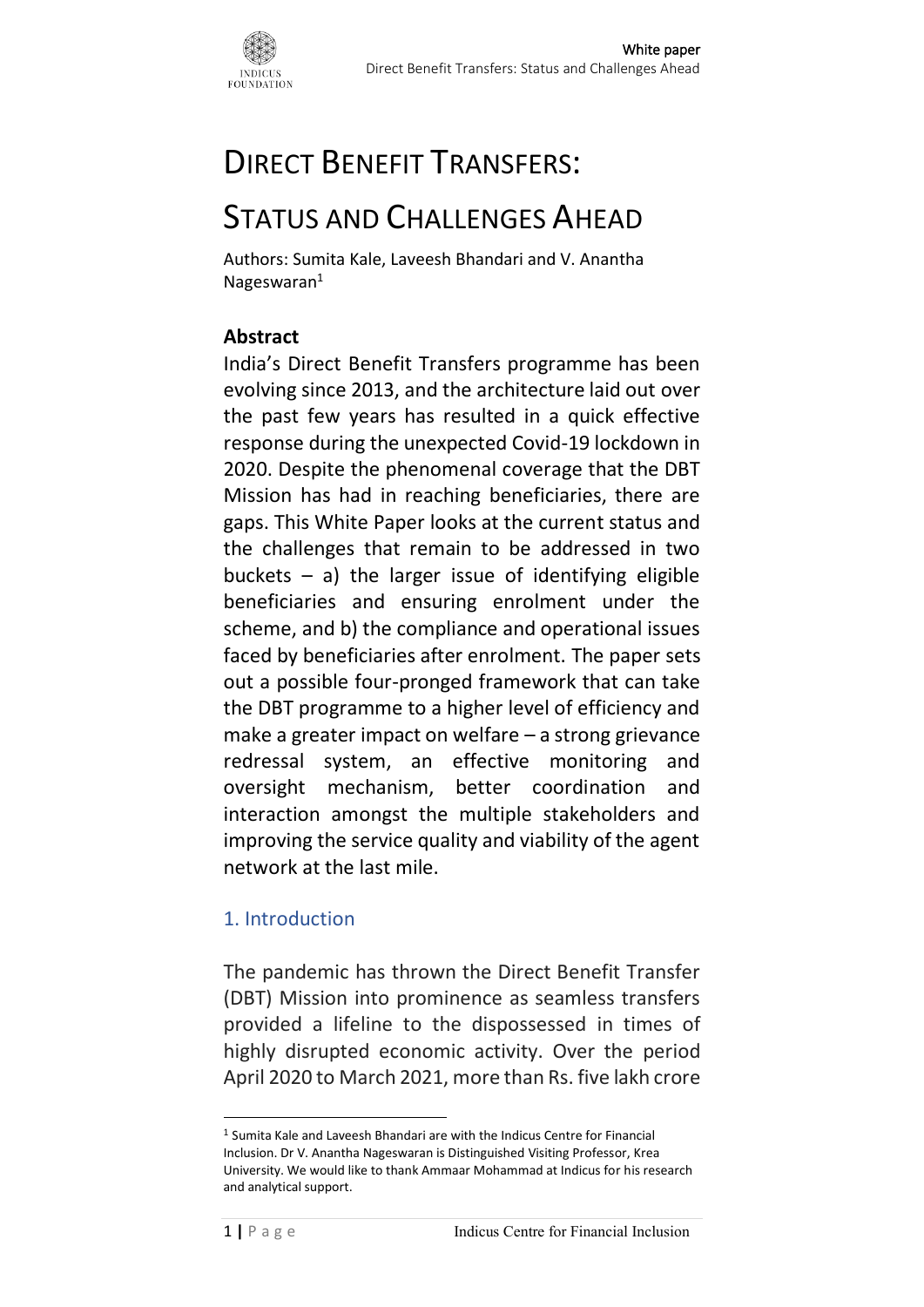

(Rs. 5,52,527 crores to be precise) were paid out through 603 crore DBT transactions.

The DBT programme itself has been evolving, going through a process of feedback and improvement since the conceptualization stage itself. And the continued success and sustainability of the massive sized DBT programme depend naturally on improvements in the operational capacity of implementing agencies. No doubt deficiencies do persist at several levels which need to be identified and corrected on an ongoing basis. And this White Paper does precisely that. It examines the challenges, points out issues that need to be addressed, and provides specific actionable points for the welfare delivery system to scale even higher efficiency levels.

The structure of the paper is as follows. In the next section we give a short update on the status of the DBT programme as it stands today. In Section 3 we list the challenges that remain to be addressed, with recommendations for resolution, and in Section 4 the various streams are brought together for the way forward.

### 2. Direct Benefit Transfers in India: An Update

India has had a long history of Union and State government schemes for social welfare. However, efficiency in targeting and reaching the intended beneficiaries has been a perennial challenge. In 2013, the government rolled out the Direct Benefits Transfer programme with pilots in 43 districts and 27 schemes, with the aim of reforming the delivery system, and bringing in transparency. To ensure smooth coordination amongst the multiple ministries, departments and state governments, the DBT Mission was brought under the Cabinet Secretariat, with the implementation directly under the Prime Minister's Office in 2015. All disbursements are being channeled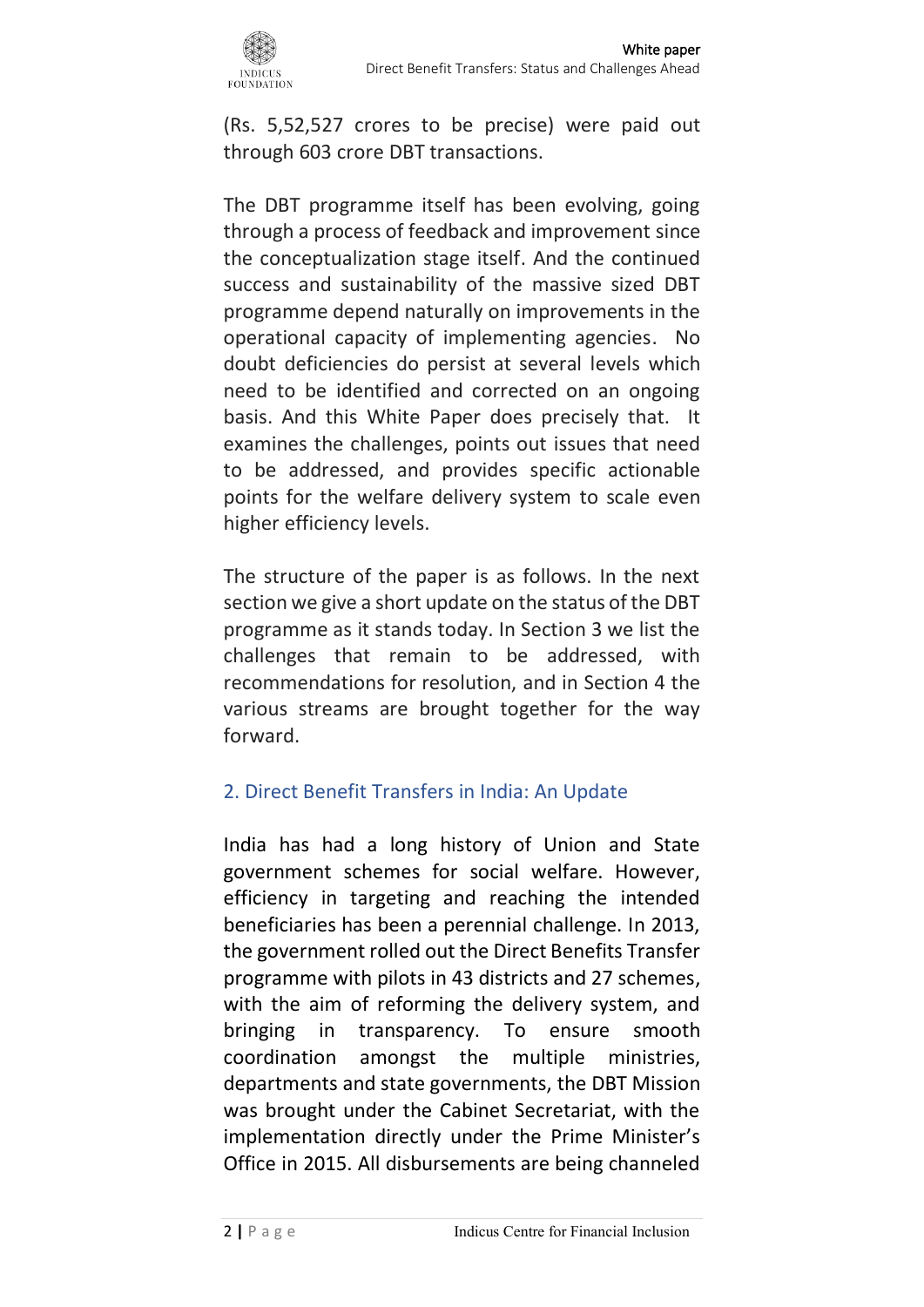

through the Public Finance Management System (PFMS) to ensure stricter monitoring of utilisation of funds, transparent accounting, just-in-time release of funds etc. As of July 2021, 318 Union Government schemes under 54 ministries are covered under the DBT Mission.

In 2020-21, a total of 179.9 crore beneficiaries received support; 81.9 crores through in-kind benefits and 98 crore received cash transfers<sup>2</sup>. Since April 2021, 28 crore beneficiaries have received cash transfers as compared to 72.9 crore in-kind beneficiaries<sup>3</sup>. With small businesses, daily-wage workers, and farmers bearing the brunt of lockdowns and slow economic activity, cash transfers and food through the Public Distribution System are providing much-needed relief in these testing times.

The PDS scheme continues to be the growth engine of the DBT programme with it accounting for 62.6 crore and 70.1 crore beneficiaries in 2019-20 and 2020-21 respectively. These figures roughly translate into 43% of the total beneficiaries in the last two when looked at in proportionate terms. DBT by cash is dominated by PAHAL and MGNREGS schemes accounting for half of the cash transfer beneficiaries.

<sup>2</sup> [www.dbtbharat.gov.in](http://www.dbtbharat.gov.in/) on 17th July 2021

<sup>&</sup>lt;sup>3</sup> www.dbtbharat.gov.in accessed on 17<sup>th</sup> July 2021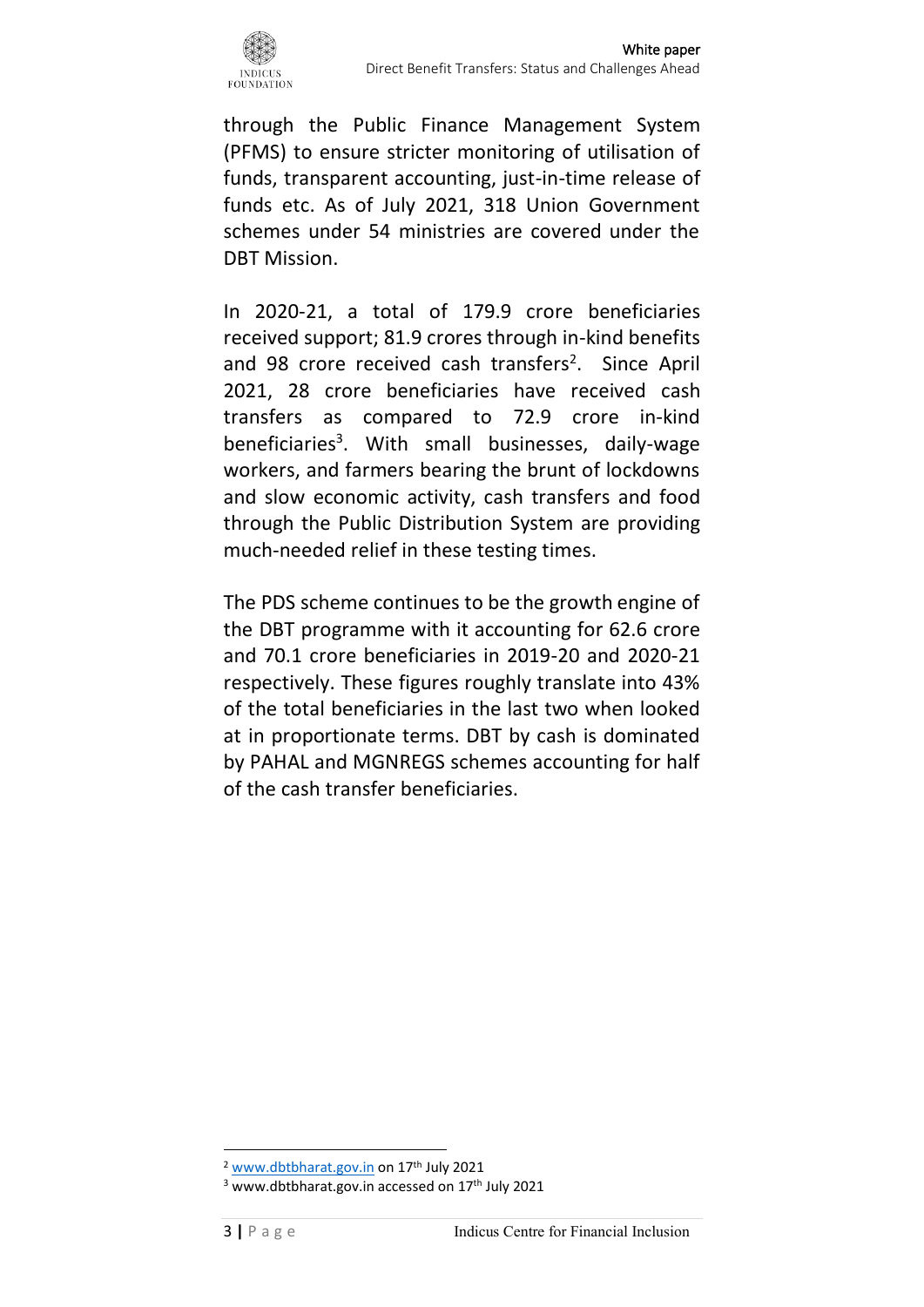







The architecture laid out over the past few years has resulted in a quick effective response during the unexpected Covid-19 lockdown in 2020. As noted by Dipankar Sengupta, "PFMS recorded the highest number of transactions in a single day on 30th March, 2020 of 2.19 crore transactions largely driven by DBT payments. Between March 24 and April 17, the DBT payments under all the central sector/centrally sponsored schemes through PFMS amounted to Rs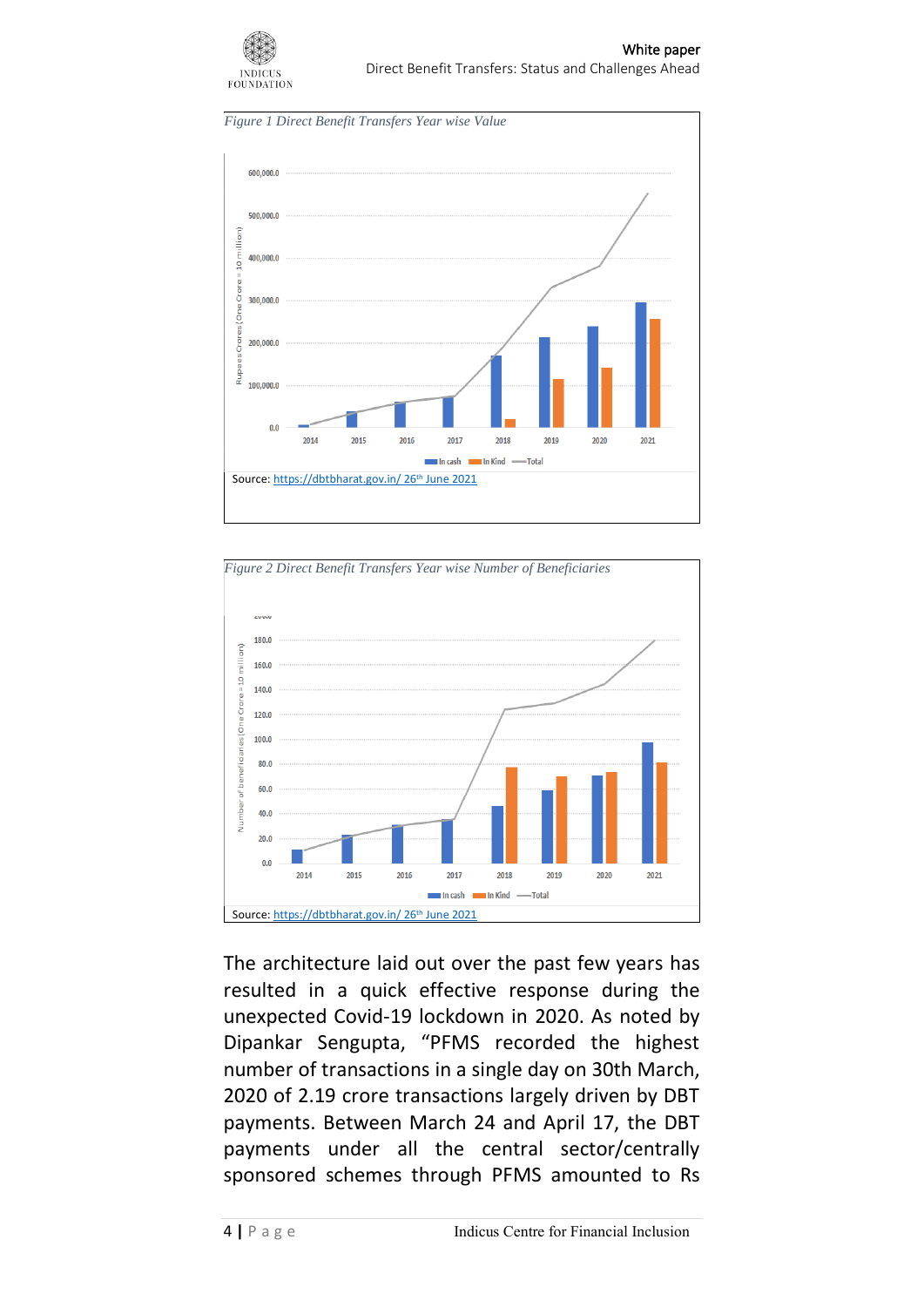

27,442.08 crore in the accounts of 11.42 crore beneficiaries".<sup>4</sup> By December 2020, Rs. 68,914 crores had been disbursed under the Pradhan Mantri Garib Kalyan Package through the DBT platform in these times of deep stress.

In 2020, before the pandemic hit, the DBT Mission had begun an assessment on how beneficiary-friendly the schemes were and the decision was made to digitise all schemes, with customer-centricity as the cornerstone of design. The DBT Mission had also begun the process of allowing eligible beneficiaries to apply directly for any scheme. While less than 10 percent of the Central Government schemes had this facility last year, the provision has currently been extended to almost 50% of the central schemes, with a target to cover all by next year-end. The next step of bringing all state government schemes on board is another challenge that the DBT Mission is already engaging in.

The UMANG App has been identified as the aggregator of all citizen-centric services, which will cover DBT this year. Within three years of its launch, the app was available in 13 languages and covered 78 DBT schemes<sup>5</sup>, and is looking to include voice-based solutions using AI to reach remote locations as well. The grievance portal has been integrated within the app, along with feedback through the Rapid Assessment System (RAS). In short, the digital platform is evolving rapidly to meet the needs of customers.

It must however be recognised that despite the phenomenal coverage that the DBT Mission has had in reaching beneficiaries, there are gaps. It is critical to

<sup>4</sup> D. Sengupta, "Direct Benefit Transfer – A blessing during the time of Pandemic", available a[t https://www.nic.in/blogs/direct-benefit-transfer-a](https://www.nic.in/blogs/direct-benefit-transfer-a-blessing-during-the-time-of-pandemic/)[blessing-during-the-time-of-pandemic/](https://www.nic.in/blogs/direct-benefit-transfer-a-blessing-during-the-time-of-pandemic/)

<sup>&</sup>lt;sup>5</sup> PIB Press release, 23<sup>rd</sup> November 2020, Ministry of Electronics and Information Technology, available at <https://pib.gov.in/PressReleaseIframePage.aspx?PRID=1675131>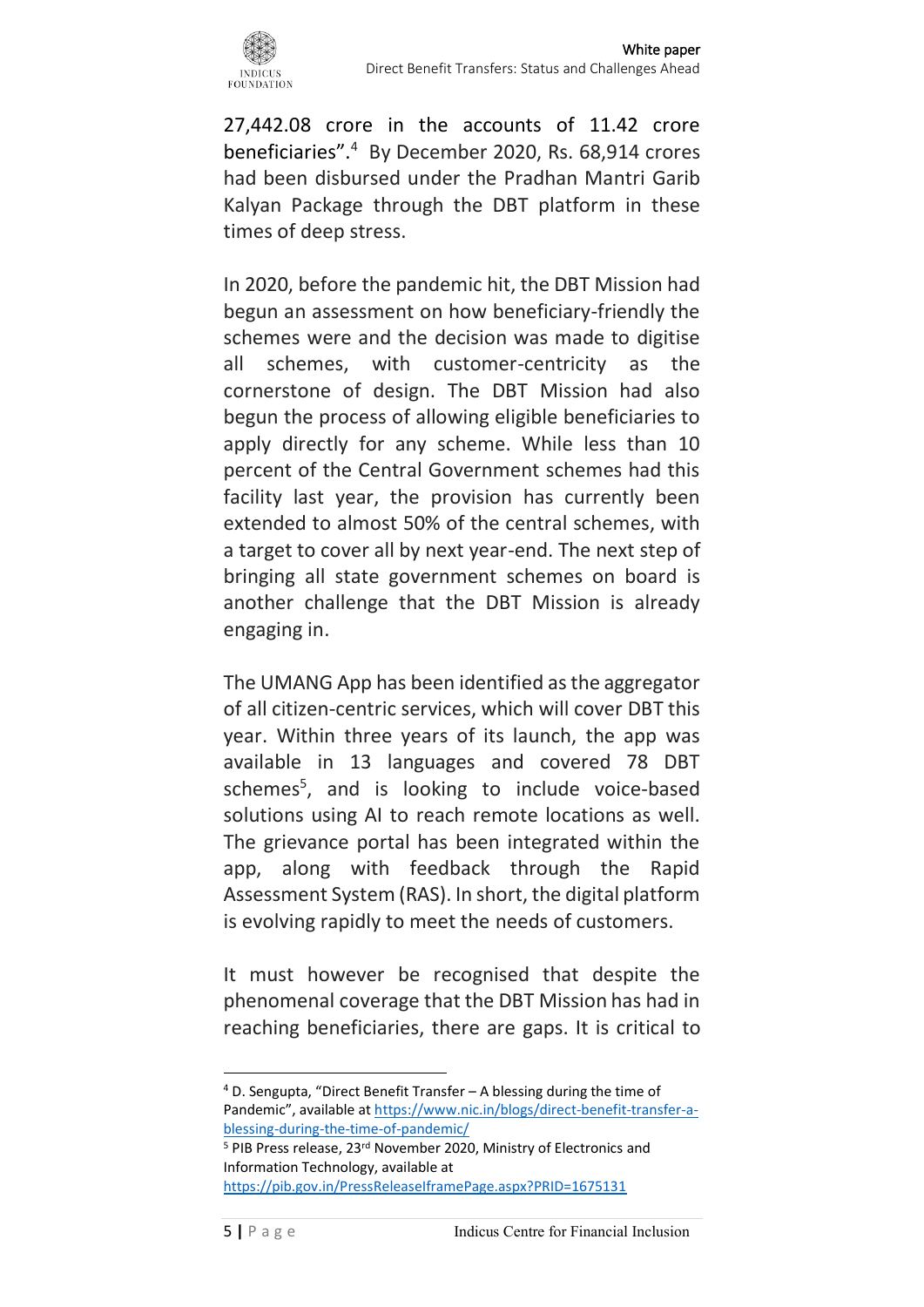

White paper Direct Benefit Transfers: Status and Challenges Ahead

estimate the extent of exclusion and reasons behind such gaps. While it is obvious that even a small percentage of exclusion leads to large numbers in absolute terms in India, **it is not clear from the available evidence what the extent of the gap is. In the absence of a system of comprehensive evaluation, it is difficult to provide a complete checklist of actions to be taken to improve the program.**

Given the heterogeneity in the country, with wide inter and intra-state socio-economic disparities, differing state capacities, it is crucial to identify exactly which sections of society and which precise locations are getting excluded or ineligible sections are benefitting. While comprehensive government data are unavailable, we have some, though limited, evidence from other sources which is discussed in the next section.

## 3. Challenges facing the DBT programme in India

There are essentially two categories of challenges in a national welfare system, one is the larger issue of identifying eligible beneficiaries and ensuring enrolment under the scheme, and the second covers the compliance and operational issues faced by beneficiaries after enrolment.

## **1. Identification of beneficiaries**

The first step and perhaps the biggest challenge for the effective implementation of any welfare scheme lies in ensuring that those eligible for the scheme are identified correctly and enrolled.

Two classes of errors can potentially creep up, (a) errors of omission – when a deserving beneficiary is unable to access the benefits, and (b) errors of commission – when those not intended to be the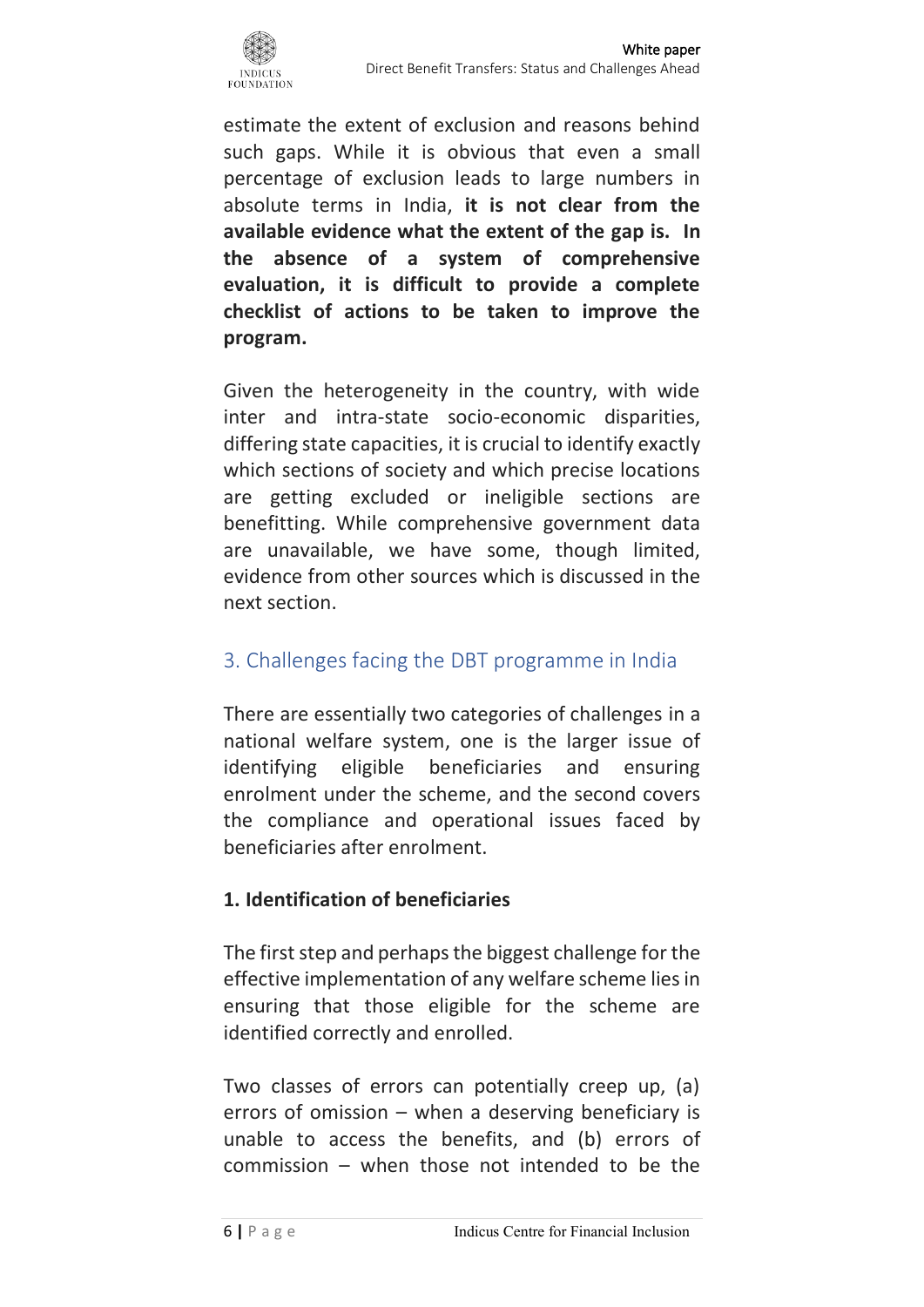

beneficiaries get rewarded. At this current point of time in India's development, it is more crucial to bring the errors of omission down to the barest minimum.

Therefore, it is critically important for the governments (both Central and State) to keep the **eligibility criteria for any welfare scheme simple and clear**. The greater the complexity or greater the subjectivity, the more difficult it becomes to identify and include the right beneficiaries.

For instance, using land records to identify beneficiaries in the Rythu Bandhu Scheme in Telangana has made the programme much easier to administer. But that was feasible in Telangana with its superior records and may not be possible everywhere. Moreover, though the program managed to minimize errors of commission, it did exclude many sharecroppers who were not a part of the land records. <sup>6</sup>

Compare this to the complex eligibility criteria under PM-KISAN.<sup>7</sup> The ineligible farmer families include those who have paid income tax in the previous year, certain categories of government servants etc. Further, the list had a cut-off date for eligibility as  $1<sup>st</sup>$ February 2019, with complicated criteria and mechanism for updating. <sup>8</sup> The list of such exclusions at the household level are many and consequently difficult for any functionary to identify. This led to disbursal of benefits to ineligible beneficiaries to the tune of Rs.2326.9 crore paid out to 40,48,049 ineligible

<sup>6</sup> For details see IGIDR Working Paper by Susan Thomas, Diya Uday and Bhargavi Zaveri, "Linking welfare distribution to land records: a case-study of the Rythu Bandhu Scheme (RBS) in Telangana," March 2020, available at [https://ifrogs.org/PDF/rbs\\_report.pdf](https://ifrogs.org/PDF/rbs_report.pdf)

<sup>7</sup> PM Kisan Exclusion Criteria, available at <https://pmkisan.gov.in/#SchemeExclusion>

<sup>8</sup> See Section 5 on methodology for calculating benefit in the PM Kisan Operational Guidelines, available at [https://pmkisan.gov.in/Documents/RevisedPM-](https://pmkisan.gov.in/Documents/RevisedPM-KISANOperationalGuidelines(English).pdf)

[KISANOperationalGuidelines\(English\).pdf](https://pmkisan.gov.in/Documents/RevisedPM-KISANOperationalGuidelines(English).pdf)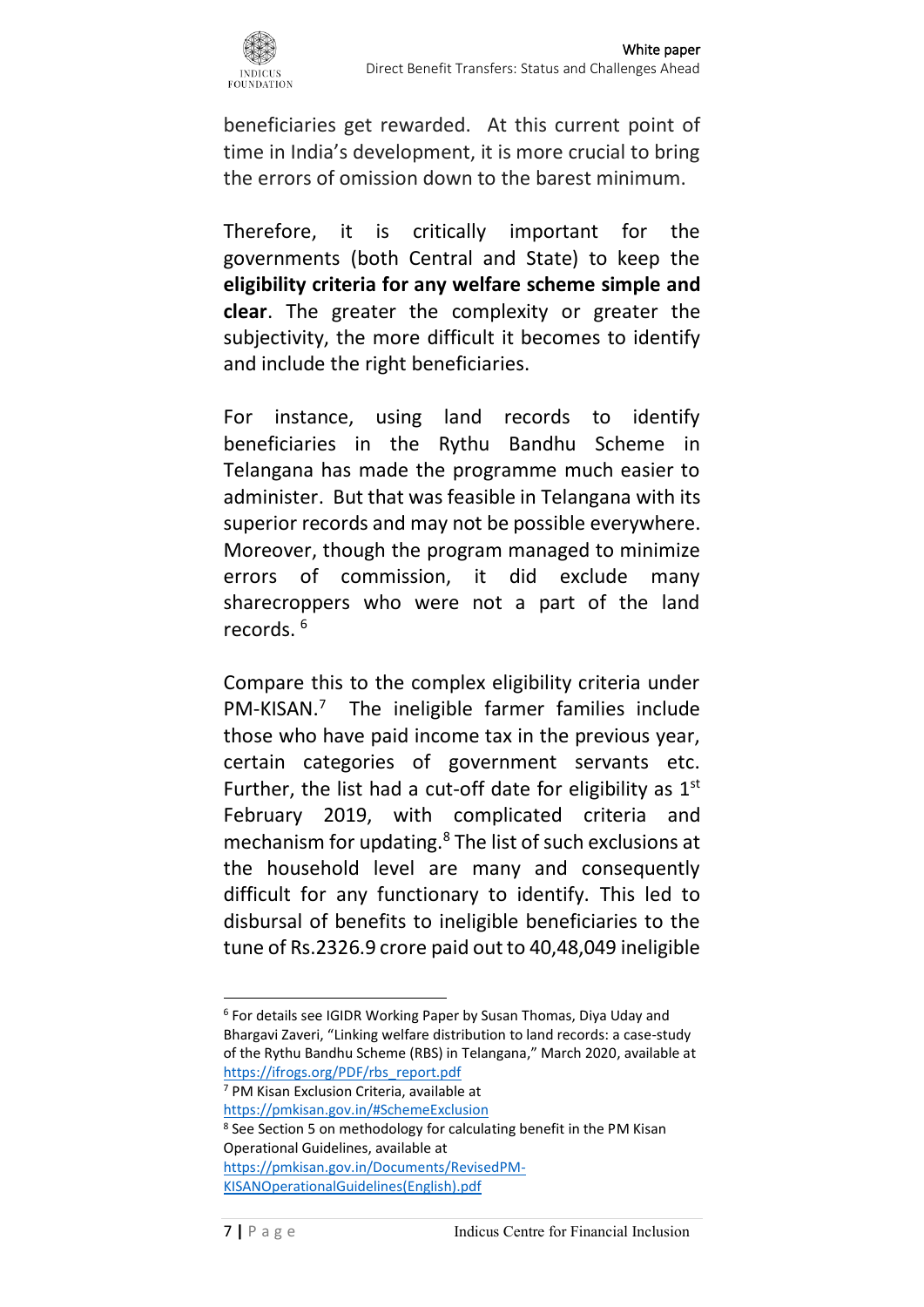

beneficiaries including income tax payees, by February 2021, an inclusion error of  $3\%$ <sup>9</sup>. There is, however, no publicly available data on the exclusion error, i.e. eligible beneficiaries who have been left out of the scheme.

Further, the **process of enrolment needs to be simple and easily accessible**. Enrolment has been easier by allowing beneficiaries to apply themselves. However, some assistance is still required due to the poor digital literacy levels of the bulk of the potential beneficiaries. Currently enrolment based on eligibility parameters can only be done at CSCs; however, it should also be done through BCs who have a wider spread and are already connected to the banking system. This of course calls for upgrading the system of delivery and assistance at the last mile, an issue taken up again in the next section.

After identification and enrolment, there is also **the challenge of database management**. Given the multiplicity of schemes in India and the fact that the administrative processes of identification of beneficiaries have evolved organically, it is natural for multiple databases to exist, especially at the state level where there are many more schemes. And cleaning databases of duplicates and updating are not done systematically and regularly in most states. The solution lies in the form of dynamic databases that are updated frequently to keep track of the changes in beneficiary statuses. This is a formidable task, and there is scarce knowledge on dynamic database management within various arms of the government. The Department of Financial Services should take a first step via a White Paper with Niti Aayog on the technical and administrative processes that would be required.

<sup>&</sup>lt;sup>9</sup> See Reply of the Minister of Agriculture and Farmers Welfare to the Lok Sabha Unstarred Question No 143 on 2<sup>nd</sup> February 2021, available at <http://164.100.24.220/loksabhaquestions/annex/175/AU143.pdf>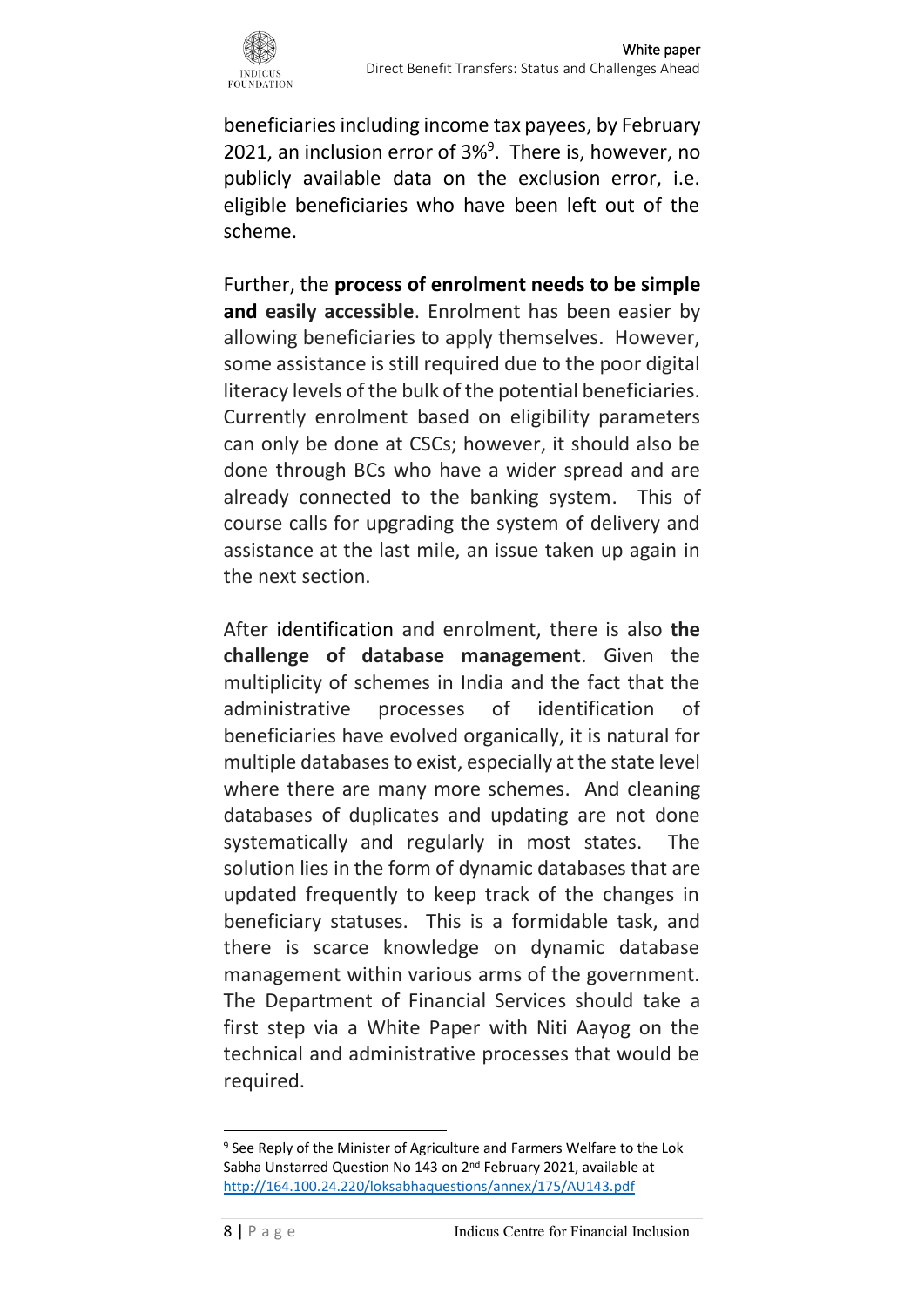

Another issue that has come to fore during the Covid-19 pandemic, is that **government schemes are typically hard-wired with little flexibility**. It is therefore not easy to respond rapidly to evolving situations, such as migrant workers not being able to receive immediate relief during the lockdown in 2020 as they were not identified under any database. As we go forward, it is important to move towards a more localised system of welfare, where district level authorities are empowered with financial support to implement and even design some components of the schemes albeit under a larger framework that might be specified at the centre. This would also need to ensure that such flexibilities are present for the duration needed, and as and when the need arises. Niti Aayog could lead a discussion on the way forward, to evolve an appropriate flexible framework with adequate accountability built in.

### **2. Compliance and operational challenges**

There are a number of compliance and operational challenges, listed below.

**a) Aadhaar-related errors leading to failure in transactions**: Even though Aadhaar-seeding has allowed for de-duplication of beneficiaries and ensured payment into the beneficiary bank account, there are still multiple challenges remaining to be addressed ranging from incorrect entries in databases, fingerprint mismatch, inadequate training of data entry operators at field level etc. According to the [MicroSave DBT-F survey,](https://www.microsave.net/wp-content/uploads/2019/10/191010_DBT_fertilizer-report.pdf) fingerprint mismatch and poor connectivity were two main reasons for authentication failure. OTP authentication is one method to bypass the biometric mismatch issue, however linking of mobile phones with Aadhaar numbers has its own set of problems. For instance, a mobile phone may be shared by all members of a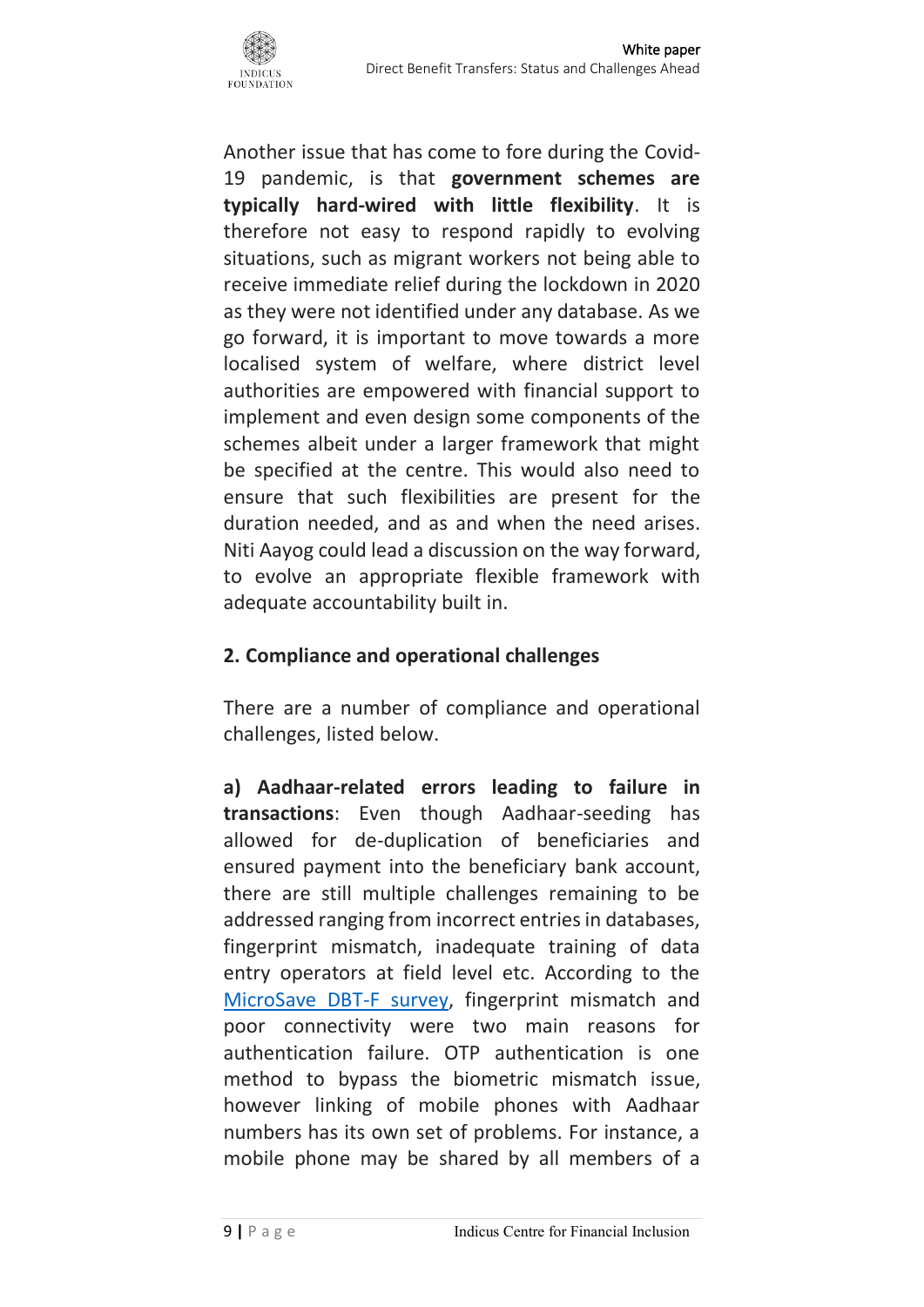

household and may not be in the possession of the actual beneficiary. **[UIDAI](https://uidai.gov.in/305-faqs/aadhaar-online-services/aadhaar-authentication-history/10779-what-are-error-codes.html) has published around 95 types of errors with the Aadhaar authentication system** and detailed analysis can reveal the extent of each error to enable effective resolution. Effective coordination amongst the multiple layers of stakeholders in the DBT chain and a strong customer grievance redressal mechanism would help identify, prioritise and address the greater of these problems.

**b) Bank account related payment failures:** Even though there is no official priority laid out, in absolute numbers DBT transactions are increasingly being routed on APB (Aadhaar Payment Bridge) compared to the ACH (Automated Clearing House). The former accounts for more than half the transfers<sup>10</sup>. Analysis by the [DBT Mission,](https://www.linkedin.com/pulse/transaction-returns-failures-dbt-payments-arun-sharma/?trk=public_profile_article_view) shows that APB transactions returns/failures are significantly lower than ACH returns. However, a closer look at the breakup of the reasons behind the transaction returns/failures shows that account information related issues form the bulk of the challenge to address (Table 1). This once again brings to fore the need for effective coordination amongst the DBT stakeholders and a strong customer grievance redressal mechanism.

For instance, we find poor intra-bank communication with the branch officers at the last mile, sometimes creates more problems for the beneficiary. Accounts may be closed or blocked by the branch, with no communication to higher layers in the system. In fact, during the lockdown, lack of KYC updating led to bank accounts being blocked summarily and this [necessitated a circular from the RBI against the](https://www.livemint.com/money/personal-finance/rbi-refrains-banks-from-acting-against-kyc-non-compliant-accounts-till-december-11620216814969.html)  [practice](https://www.livemint.com/money/personal-finance/rbi-refrains-banks-from-acting-against-kyc-non-compliant-accounts-till-december-11620216814969.html) till the year-end. In the next section we address this issue of closing the loop through better coordination, monitoring and grievance redressal.

<sup>&</sup>lt;sup>10</sup> Arun Sharma, Transaction Returns/ Failures in DBT Payments, July 21, 2020, available a[t https://www.linkedin.com/pulse/transaction-returns](https://www.linkedin.com/pulse/transaction-returns-failures-dbt-payments-arun-sharma/)[failures-dbt-payments-arun-sharma/](https://www.linkedin.com/pulse/transaction-returns-failures-dbt-payments-arun-sharma/)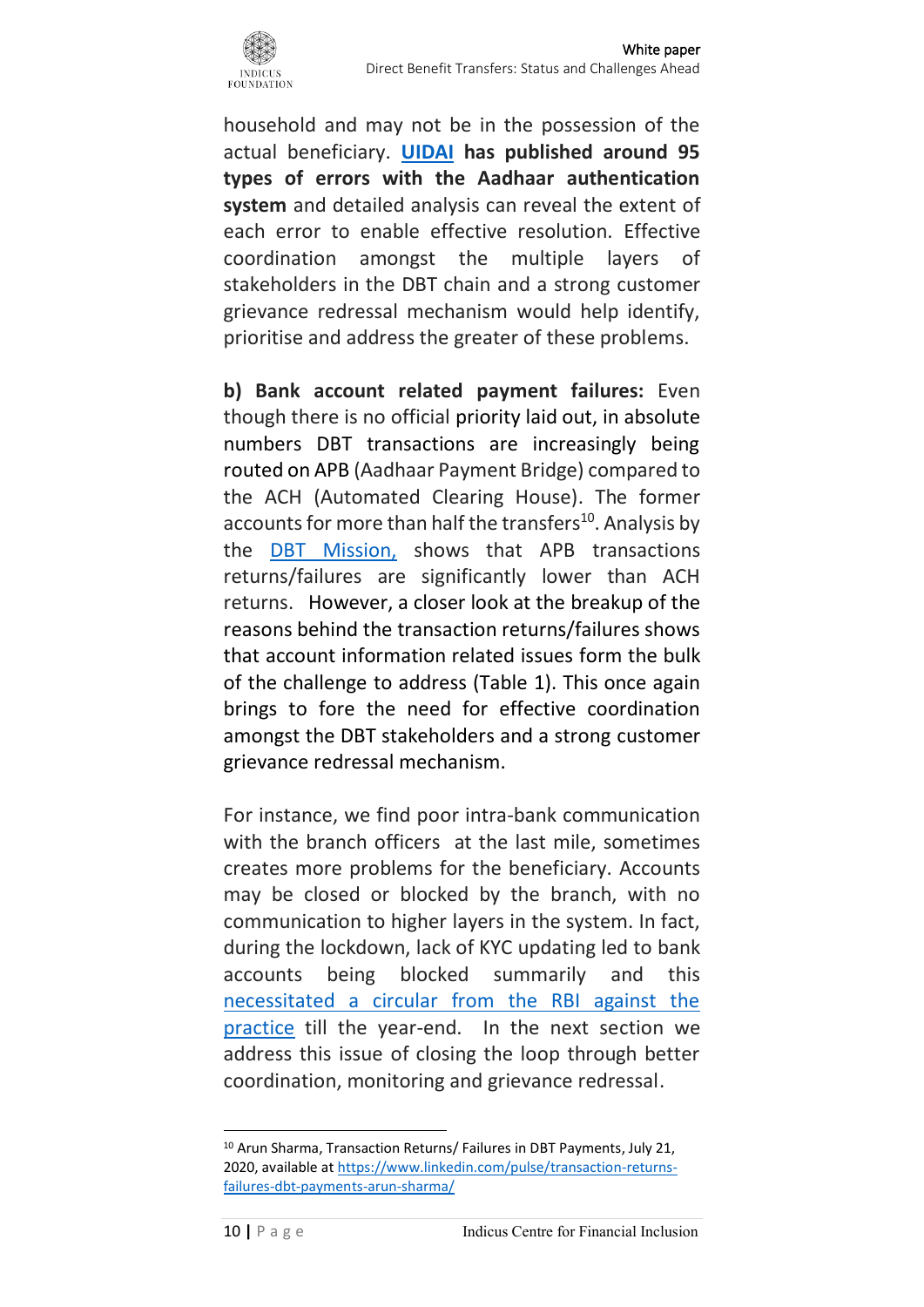1%

| S. No         | <b>Return Reason in APB Transactions</b>    | % of Total APB Returns |
|---------------|---------------------------------------------|------------------------|
| $\mathbf{1}$  | A/c Blocked or Frozen                       | 19%                    |
| 2             | Aadhaar Number not Mapped to Account Number | 17%                    |
| 3             | <b>Account Closed</b>                       | 12%                    |
| 4             | Customer to refer to the branch             | 6%                     |
| 5             | Network Failure (CBS)                       | 5%                     |
| S. No         | <b>Return Reason in ACH Transactions</b>    | % of Total ACH Returns |
| 1             | No Such Account                             | 25%                    |
| $\mathcal{P}$ | <b>Account Closed</b>                       | 13%                    |
| 3             | A/c Blocked or Frozen                       | 10%                    |
| 4             | Network Failure (CBS)                       | 14%                    |
|               |                                             |                        |

Source[: Transaction Returns/ Failures in DBT Payments](https://www.linkedin.com/pulse/transaction-returns-failures-dbt-payments-arun-sharma/)

Customer to refer to the branch

**INDICIE FOUNDATION** 

**c) Absence of standardised mechanism for state government schemes:** While most of the DBT payments of Centrally Sponsored Schemes are routed through APB and ACH, both being NPCI systems, many states still use RBI's payment systems (NEFT and RTGS) for DBT payments. Not only does this make banks ineligible for [receiving DBT commissions](https://www.linkedin.com/pulse/transaction-returns-failures-dbt-payments-arun-sharma/) from the governments, these transactions are also not reported in the overall DBT count which takes away from the overall impact of DBT transfers. State governments need to converge to a standardized mechanism to achieve efficiency gains. This will also address the problem of inadequate accounting of total welfare payouts in India.

**d) Inadequate service quality at the point of contact with beneficiary:** The DBT process has many layers of authorities involved, but the point of contact with the beneficiary for the cash withdrawal is the most critical, the business correspondent. The massive welfare payouts started during the lockdown period in March 2020 have reached beneficiaries in rural areas through business correspondents or agents (See [MicroSave](https://www.microsave.net/2021/01/28/addressing-three-key-issues-of-bc-agents-in-india-for-covid-like-challenges/)  [Blog, January 28, 2021;](https://www.microsave.net/2021/01/28/addressing-three-key-issues-of-bc-agents-in-india-for-covid-like-challenges/) [Rajeev Lal, ET April 29, 2020\)](https://economictimes.indiatimes.com/jobs/business-correspondents-the-neglected-covid-warriors/articleshow/75454569.cms). Well trained, viable agent network in rural India is the bedrock for smooth, grievance-free welfare support to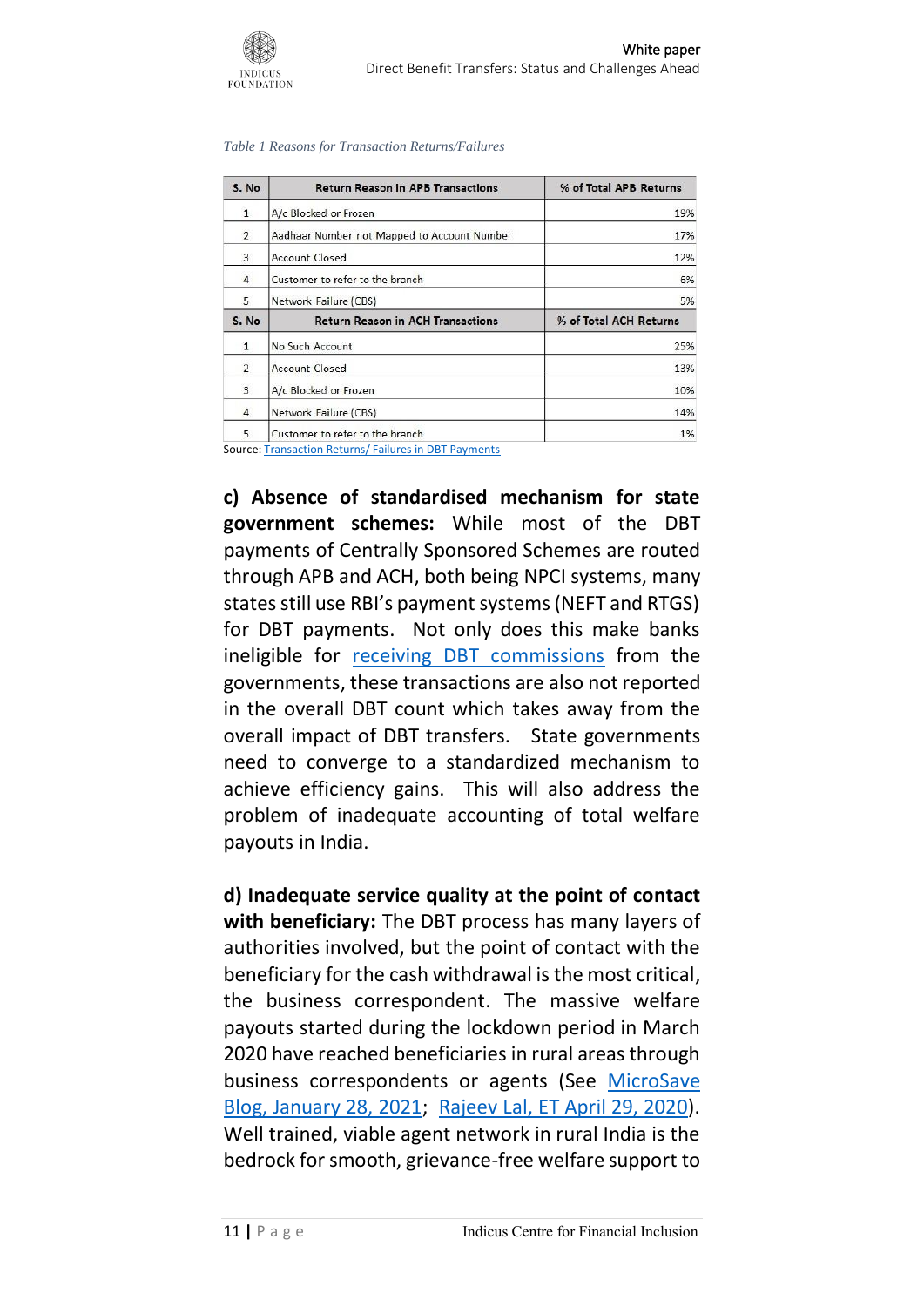

beneficiaries. However, surveys reveal that more than a quarter of the agents are incurring losses (See [MicroSave Agent Networks, 2020\)](https://www.microsave.net/wp-content/uploads/2020/05/Agent-networks-Ideas-and-lessons-from-India.pdf) and low revenues have a direct bearing on service quality. Moreover, a large proportion of the BC agents undertake other activities for sustenance, which not only leads to poor quality of services but also reduces access, especially in far flung areas<sup>11</sup>. Almost three quarters of the agents surveyed also asked for better training. An associated issue to improve the service delivery to women beneficiaries lies in increasing the number of women agents in the field. Some moves are being made in this direction through the National Rural Livelihoods Mission programme on Bank Sakhis. However, here too, the challenges of viability and training are critical. Fixing the agent network, the key link in the value chain, is extremely important for the success of scaling up DBT.

Three of the four issues identified in this section can be addressed, to a large extent, through an effective consumer grievance redressal mechanism. Among other things, such a mechanism would include better monitoring and coordination amongst the multiple players in the DBT chain and improved quality of service by the agents at the last mile.

In the next section we look at a possible four-pronged framework that can take the DBT programme to a higher level of efficiency and make a greater impact on welfare.

## 4. The Way Forward

There are four recommendations made in this section which, if implemented, would lead to a more effective and impactful DBT programme.

<sup>11</sup> [MicroSave Agent Networks, 2020](https://www.microsave.net/wp-content/uploads/2020/05/Agent-networks-Ideas-and-lessons-from-India.pdf)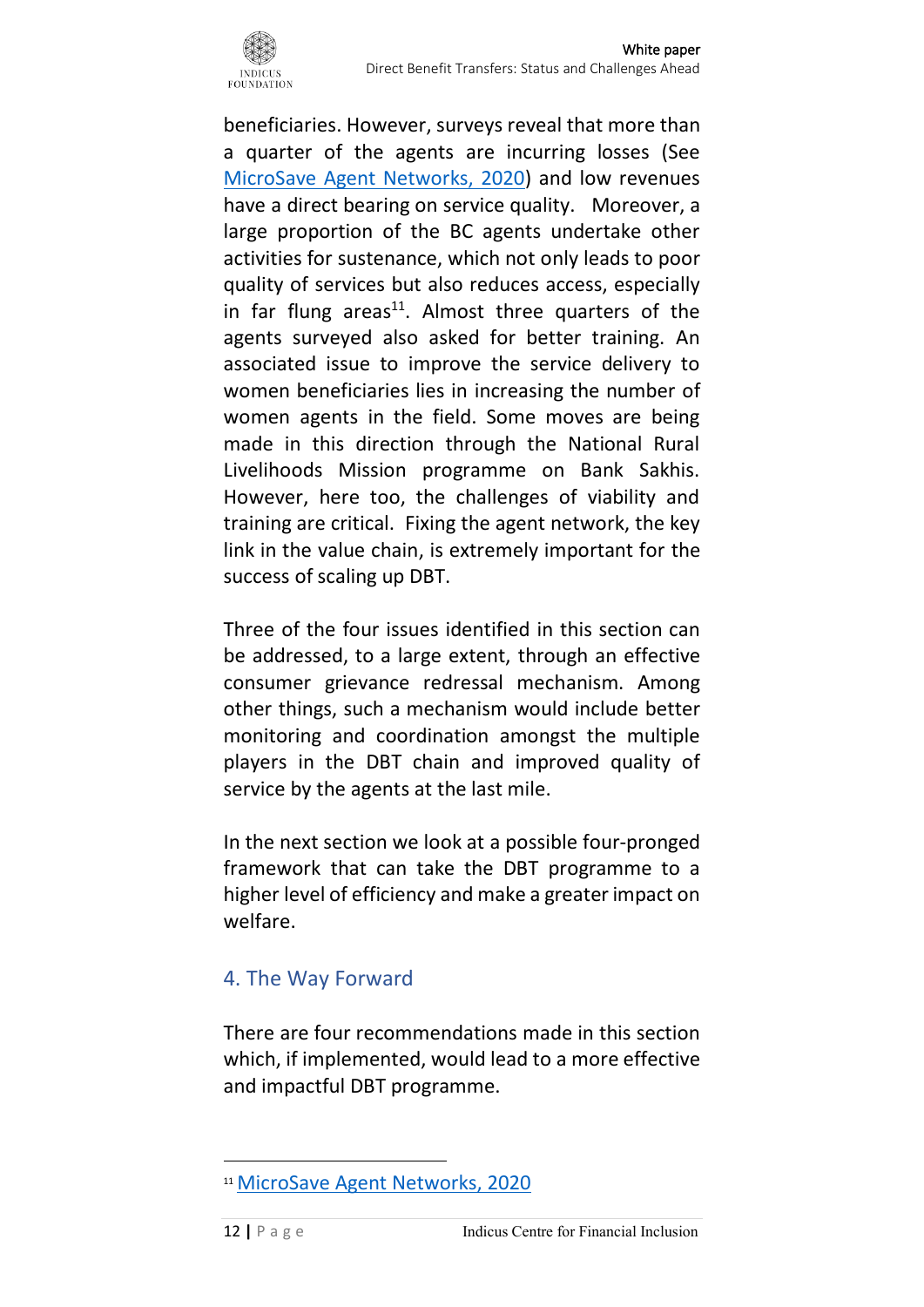**1. Grievance redressal** is the main pillar for ensuring the long-term sustainability of DBT. However, it has received the least attention so far as most stakeholders are focused on proximate priorities. Therefore, a proper customer grievance redressal mechanism requires to be conceptualized and coordinated by the PMO and Niti Aayog and then implemented. There must be a systematic process laid down for the multiple layers of authorities involved in the DBT programme at the last mile. This mechanism could include:

- Public meetings at the gram panchayat level, presided over by relevant officials who are responsible for scheme execution. This will operationalise one of the guidelines issued by the Department of Administrative Reforms and Public Grievances, whereby *one day of the week* has to be designated for public hearing.
- There must be a real time system set up to ensure that the issues expressed in such meetings are passed on to the higher levels of authorities.
- The design of the mechanism should incorporate a single touchpoint for grievance redressal as the department or authority responsible for addressing the grievance is not clear to the beneficiaries.
- Assistance from community organisations will go a long way in plugging the gaps in delivery. Dvara Research has put out a report $12$  detailing SOPs for volunteers, which can be used as a guideline.

**2.** A strong consumer grievance redressal system must be backed by an **effective monitoring and oversight mechanism** from the top. Every ministry/department should conduct focused meetings, where representatives of all stakeholders are present. The

<sup>12</sup> Available a[t https://www.dvara.com/research/wp](https://www.dvara.com/research/wp-content/uploads/2021/04/Delivery-of-Social-Protection-Entitlements-in-India-Unpacking-Exclusion-Grievance-Redress-and-the-Relevance-of-Citizen-Assistance-Mechanisms.pdf)[content/uploads/2021/04/Delivery-of-Social-Protection-Entitlements-in-](https://www.dvara.com/research/wp-content/uploads/2021/04/Delivery-of-Social-Protection-Entitlements-in-India-Unpacking-Exclusion-Grievance-Redress-and-the-Relevance-of-Citizen-Assistance-Mechanisms.pdf)[India-Unpacking-Exclusion-Grievance-Redress-and-the-Relevance-of-](https://www.dvara.com/research/wp-content/uploads/2021/04/Delivery-of-Social-Protection-Entitlements-in-India-Unpacking-Exclusion-Grievance-Redress-and-the-Relevance-of-Citizen-Assistance-Mechanisms.pdf)[Citizen-Assistance-Mechanisms.pdf](https://www.dvara.com/research/wp-content/uploads/2021/04/Delivery-of-Social-Protection-Entitlements-in-India-Unpacking-Exclusion-Grievance-Redress-and-the-Relevance-of-Citizen-Assistance-Mechanisms.pdf)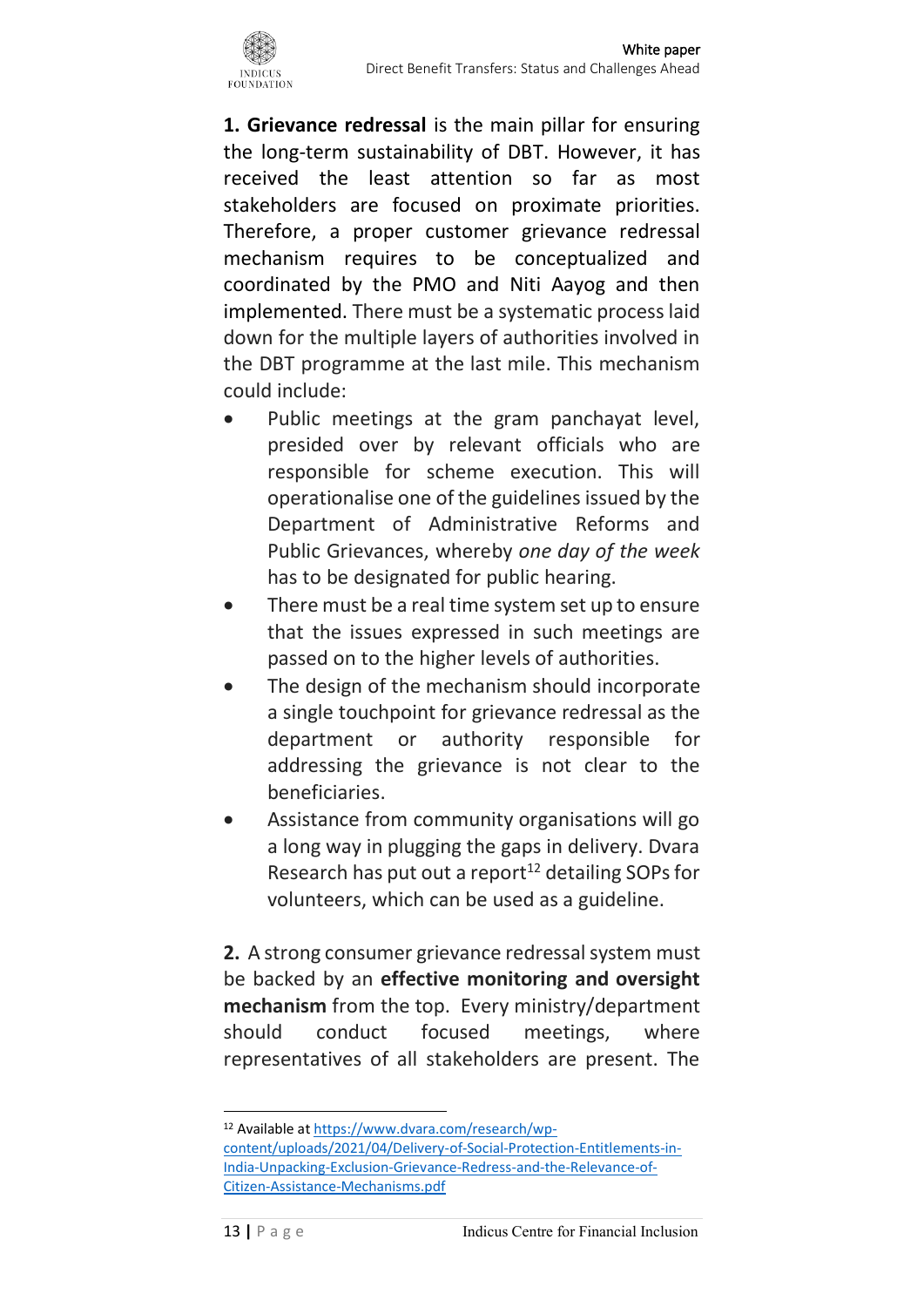

actual situation at the ground level must be reviewed, including transaction failures, item specific complaints received, challenges in accessing accounts, bottlenecks in transactions, etc. Data from ongoing surveys, mystery shopping type studies could be shared here.

**3.** Better **coordination and interaction** between the ministry coming out with the scheme, the nodal bank, and the NPCI system would help address a range of minor issues that arise starting from the architecture and design of schemes to flow of funds to the beneficiaries.

**4.** Finally, as the benefit pay-outs go through the banking channel's business correspondent network, **issues of agent viability and service quality at the last mile** are extremely important. There are a number of well documented measures needed to strengthen the agent network (See ICFI White Paper March 2021 for details<sup>13</sup>). For instance, there needs to be greater focus on increasing the number of women agents in the field to improve access to women beneficiaries. In particular, two measures stand out:

a) Ensuring adequate compensation to keep the business viable calls for a comprehensive analytical and comparative costing exercise by the Department of Financial Services. This will allow the determination of the appropriate range of transaction charges on government pay-outs. Since costs and technologies are ever changing, an institutional mechanism that updates the costing exercise regularly is required. For instance, commissions charges for agents should be differentiated specific to the location e.g. higher for rural areas where economic activity is low.

<sup>13</sup> Sumita Kale, V. Anantha Nageswaran and Laveesh Bhandari, "Powering Financial Inclusion by Strengthening the Agent Ecosystem", available at [https://www.indicus.org/admin/pdf\\_doc/White-Paper-BC-Network-March-](https://www.indicus.org/admin/pdf_doc/White-Paper-BC-Network-March-2021.pdf)[2021.pdf](https://www.indicus.org/admin/pdf_doc/White-Paper-BC-Network-March-2021.pdf)